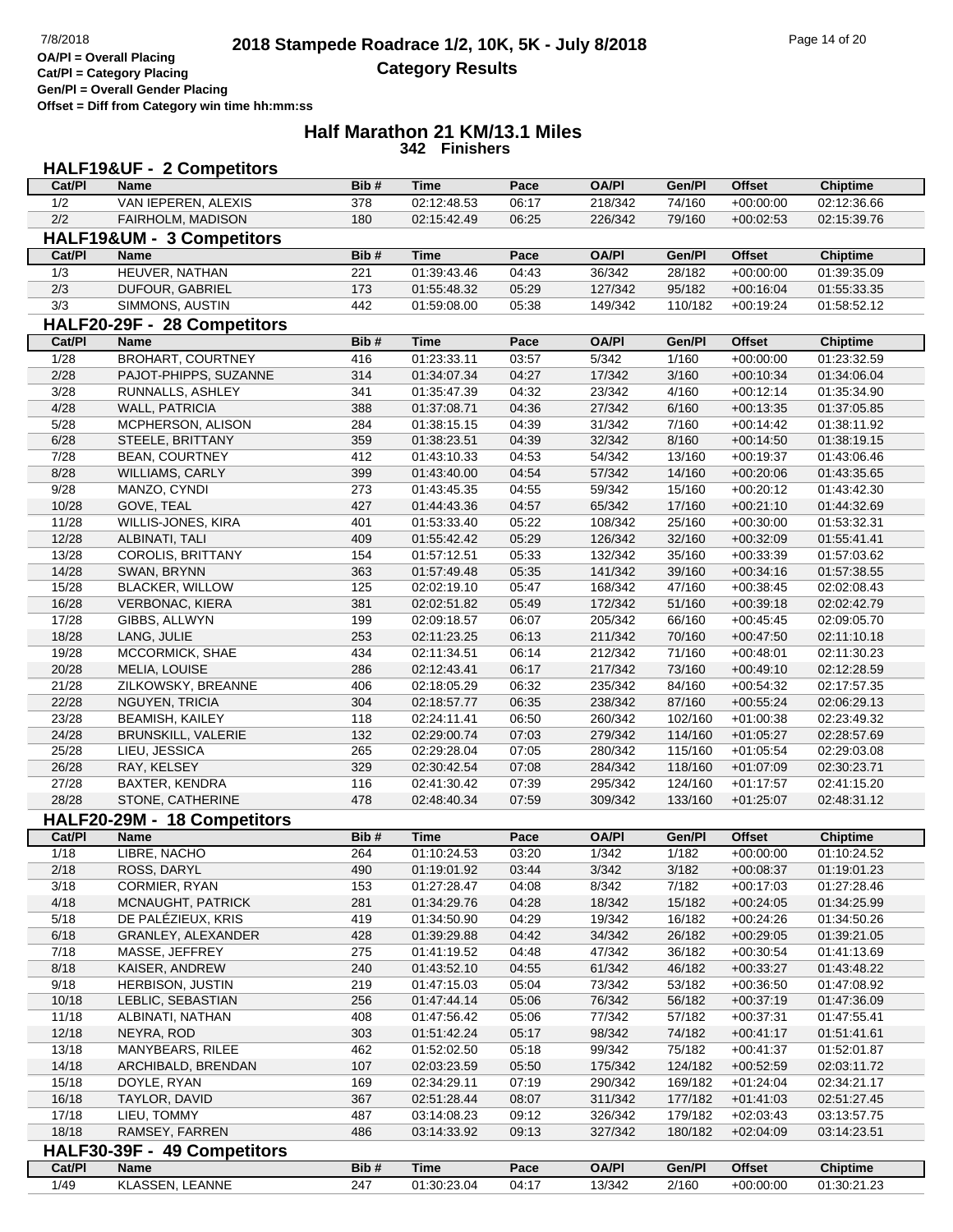# **2018 Stampede Roadrace 1/2, 10K, 5K - July 8/2018** 7/8/2018 Page 15 of 20 **Category Results**

## **Half Marathon 21 KM/13.1 Miles 342 Finishers**

## **HALF30-39F - 49 Competitors**

| Cat/PI         | Name                        | Bib# | <b>Time</b> | Pace  | <b>OA/PI</b> | Gen/Pl  | <b>Offset</b> | <b>Chiptime</b> |
|----------------|-----------------------------|------|-------------|-------|--------------|---------|---------------|-----------------|
| 2/49           | VRATARIC, AMBER             | 385  | 01:36:56.92 | 04:35 | 26/342       | 5/160   | $+00:06:33$   | 01:36:54.14     |
| $\frac{3}{49}$ | D'HONDT, KELLIE             | 157  | 01:40:16.09 | 04:45 | 38/342       | 9/160   | $+00:09:53$   | 01:40:14.39     |
| 4/49           | HIRD, ANNIE                 | 224  | 01:45:08.68 | 04:59 | 67/342       | 18/160  | $+00:14:45$   | 01:45:02.49     |
| 5/49           | KNUDSON, LINDSEY            | 248  | 01:45:35.32 | 05:00 | 68/342       | 19/160  | $+00:15:12$   | 01:45:28.11     |
| 6/49           | LEIER-MURRAY, HEATHER       | 262  | 01:46:41.55 | 05:03 | 72/342       | 20/160  | $+00:16:18$   | 01:46:34.40     |
| 7/49           | TING, PATRICIA              | 371  | 01:48:38.69 | 05:08 | 81/342       | 22/160  | $+00:18:15$   | 01:48:36.88     |
| 8/49           | GIASSON, ANNE-MARIE         | 198  | 01:49:02.89 | 05:10 | 83/342       | 23/160  | $+00:18:39$   | 01:48:50.84     |
| 9/49           | RALPH, STEPHANIE            | 327  | 01:50:04.52 | 05:12 | 91/342       | 24/160  | $+00:19:41$   | 01:49:54.63     |
| 10/49          | DRESSLER, JENNIFER          | 170  | 01:55:11.44 | 05:27 | 118/342      | 29/160  | $+00:24:48$   | 01:54:51.18     |
| 11/49          | FREDINE, JOCELYN            | 192  | 01:57:02.92 | 05:32 | 131/342      | 34/160  | $+00:26:39$   | 01:56:57.90     |
| 12/49          | KINLOCH, NATASHA            | 246  | 01:57:43.76 | 05:34 | 139/342      | 37/160  | $+00:27:20$   | 01:57:28.42     |
| 13/49          | BABES, LIANE                | 110  | 01:57:48.76 | 05:35 | 140/342      | 38/160  | $+00:27:25$   | 01:57:42.09     |
| 14/49          | MCTAVISH, KATHRYN           | 285  | 01:59:20.78 | 05:39 | 151/342      | 40/160  | $+00:28:57$   | 01:59:12.46     |
| 15/49          | JEFFREY, JESSICA            | 234  | 01:59:56.62 | 05:41 | 155/342      | 41/160  | $+00:29:33$   | 01:59:46.92     |
| 16/49          | HENDERSON, LAURA            | 451  | 02:01:14.44 | 05:44 | 163/342      | 43/160  | $+00:30:51$   | 02:01:06.26     |
| 17/49          | ZAROWNY ZANDVLIET, SANDRA   | 446  | 02:01:22.98 | 05:45 | 164/342      | 44/160  | $+00:30:59$   | 02:01:10.11     |
| 18/49          | <b>TAYLOR, LAURA</b>        | 368  | 02:02:20.97 | 05:47 | 169/342      | 48/160  | $+00:31:57$   | 02:02:15.71     |
| 19/49          | STANFORD, CATHY             | 460  | 02:03:38.66 | 05:51 | 176/342      | 52/160  | $+00:33:15$   | 02:03:25.40     |
| 20/49          | <b>BIRD, HOLLY</b>          | 123  | 02:04:11.59 | 05:53 | 181/342      | 53/160  | $+00:33:48$   | 02:03:57.96     |
| 21/49          | WEISS, KERRI                | 392  | 02:05:25.11 | 05:56 | 185/342      | 55/160  | $+00:35:02$   | 02:05:09.81     |
| 22/49          | PRINGLE, JORDAN             | 324  | 02:07:31.49 | 06:02 | 190/342      | 57/160  | $+00:37:08$   | 02:07:15.36     |
| 23/49          | <b>BRODERICK, JESSICA</b>   | 415  | 02:08:45.96 | 06:06 | 198/342      | 60/160  | $+00:38:22$   | 02:08:30.47     |
| 24/49          | GRIGG, SARA                 | 208  | 02:09:04.53 | 06:07 | 203/342      | 64/160  | $+00:38:41$   | 02:08:57.07     |
| 25/49          | ST LOUIS, JULIE             | 356  | 02:11:08.22 | 06:12 | 210/342      | 69/160  | $+00:40:45$   | 02:10:54.08     |
| 26/49          | VANDALE, JOANNE             | 491  | 02:13:23.35 | 06:19 | 219/342      | 75/160  | $+00:43:00$   | 02:12:54.74     |
| 27/49          | DEAULT, JULIA               | 160  | 02:15:50.43 | 06:26 | 227/342      | 80/160  | $+00:45:27$   | 02:15:30.23     |
| 28/49          | RISERBATO, ANTONINA         | 484  | 02:16:35.02 | 06:28 | 230/342      | 82/160  | $+00:46:11$   | 02:16:15.03     |
| 29/49          | ZVAIGZNE, LAUREL            | 456  | 02:19:12.39 | 06:35 | 240/342      | 89/160  | $+00:48:49$   | 02:18:51.55     |
| 30/49          | <b>GUSTAFSON, BRE</b>       | 212  | 02:20:11.10 | 06:38 | 244/342      | 91/160  | $+00:49:48$   | 02:19:51.64     |
| 31/49          | FORBES, DIXIE               | 190  | 02:20:30.23 | 06:39 | 245/342      | 92/160  | $+00:50:07$   | 02:20:20.40     |
| 32/49          | ALBION, CHRISTINE           | 101  | 02:21:02.84 | 06:41 | 248/342      | 94/160  | $+00:50:39$   | 02:20:46.91     |
| 33/49          | BUREAUD, DIANA              | 134  | 02:21:14.20 | 06:41 | 249/342      | 95/160  | $+00:50:51$   | 02:20:59.22     |
| 34/49          | MCMULLIN, ANNE              | 280  | 02:22:55.44 | 06:46 | 255/342      | 98/160  | $+00:52:32$   | 02:22:40.82     |
| 35/49          | ATKINSON, LINDSAY           | 492  | 02:24:41.43 | 06:51 | 263/342      | 103/160 | $+00:54:18$   | 02:24:17.30     |
| 36/49          | STEWARD, LINDSAY            | 360  | 02:26:44.94 | 06:57 | 270/342      | 108/160 | $+00:56:21$   | 02:26:40.09     |
| 37/49          | SKAGE, JODI                 | 347  | 02:26:45.00 | 06:57 | 271/342      | 109/160 | $+00:56:21$   | 02:26:40.20     |
| 38/49          | <b>COCKBURN, JESS</b>       | 148  | 02:28:42.02 | 07:02 | 276/342      | 112/160 | $+00:58:18$   | 02:28:21.35     |
| 39/49          | LEE, CHERYL                 | 258  | 02:29:42.62 | 07:05 | 282/342      | 116/160 | $+00:59:19$   | 02:29:21.25     |
| 40/49          | FAHR, HEATHER               | 178  | 02:32:22.83 | 07:13 | 287/342      | 120/160 | $+01:01:59$   | 02:32:01.91     |
| 41/49          | WATE, ABOLI                 | 391  | 02:41:57.75 | 07:40 | 297/342      | 125/160 | $+01:11:34$   | 02:41:57.75     |
| 42/49          | SZOMBATHY, KAITLIN          | 364  | 02:42:54.51 | 07:43 | 300/342      | 127/160 | $+01:12:31$   | 02:42:29.82     |
| 43/49          | MILLER, KAREN               | 291  | 02:43:17.65 | 07:44 | 301/342      | 128/160 | $+01:12:54$   | 02:43:11.69     |
| 44/49          | RIVERA, KATHERINE           | 440  | 02:45:23.52 | 07:50 | 306/342      | 131/160 | $+01:15:00$   | 02:45:16.96     |
| 45/49          | TA, KAREN                   | 445  | 02:45:30.08 | 07:50 | 307/342      | 132/160 | $+01:15:07$   | 02:45:25.20     |
| 46/49          | LEE, SONIA                  | 260  | 02:53:53.42 | 08:14 | 312/342      | 135/160 | $+01:23:30$   | 02:53:52.35     |
| 47/49          | FLOOD, AMANDA               | 188  | 02:55:54.64 | 08:20 | 313/342      | 136/160 | $+01:25:31$   | 02:55:25.96     |
| 48/49          | <b>BON, MARGARET</b>        | 129  | 02:58:37.67 | 08:27 | 316/342      | 139/160 | $+01:28:14$   | 02:49:48.67     |
| 49/49          | TOLHURST, KRISTA            | 372  | 03:32:26.05 | 10:04 | 331/342      | 151/160 | $+02:02:03$   | 03:32:21.73     |
|                | HALF30-39M - 55 Competitors |      |             |       |              |         |               |                 |
| Cat/PI         | <b>Name</b>                 | Bib# | <b>Time</b> | Pace  | <b>OA/PI</b> | Gen/Pl  | <b>Offset</b> | <b>Chiptime</b> |
| $\frac{1}{55}$ | HUTCHINSON, CHRIS           | 230  | 01:18:03.46 | 03:41 | 2/342        | 2/182   | $+00:00:00$   | 01:18:03.04     |
| 2/55           | BEESON, NICHOLAS            | 448  | 01:23:15.49 | 03:56 | 4/342        | 4/182   | $+00:05:12$   | 01:23:15.39     |
| $\frac{3}{55}$ | BELL, DARCY                 | 413  | 01:24:08.30 | 03:59 | 6/342        | 5/182   | $+00:06:04$   | 01:24:08.29     |
| 4/55           | LYSOV, IGOR                 | 268  | 01:27:45.94 | 04:09 | 9/342        | 8/182   | $+00:09:42$   | 01:27:42.70     |
| $5/55$         | STADEL, MICHAEL             | 357  | 01:28:49.57 | 04:12 | 10/342       | 9/182   | $+00:10:46$   | 01:28:40.55     |
| 6/55           | LUDLOW, BRYAN               | 458  | 01:32:55.28 | 04:24 | 15/342       | 13/182  | $+00:14:51$   | 01:32:51.18     |
| 7/55           | PAULUS, EDMUND              | 315  | 01:33:12.12 | 04:25 | 16/342       | 14/182  | $+00:15:08$   | 01:32:58.28     |
| 8/55           | ROBERTSON, ALASTAIR         | 334  | 01:35:18.06 | 04:30 | 20/342       | 17/182  | $+00:17:14$   | 01:35:16.98     |
| 9/55           | DOLL, JUSTIN                | 471  | 01:36:51.91 | 04:35 | 25/342       | 21/182  | $+00:18:48$   | 01:36:46.00     |
| 10/55          | MOLNAR, PATRICE             | 294  | 01:37:20.76 | 04:36 | 28/342       | 22/182  | $+00:19:17$   | 01:37:10.53     |
| 11/55          | WHITE, LANDON               | 395  | 01:37:34.59 | 04:37 | 29/342       | 23/182  | $+00:19:31$   | 01:37:31.42     |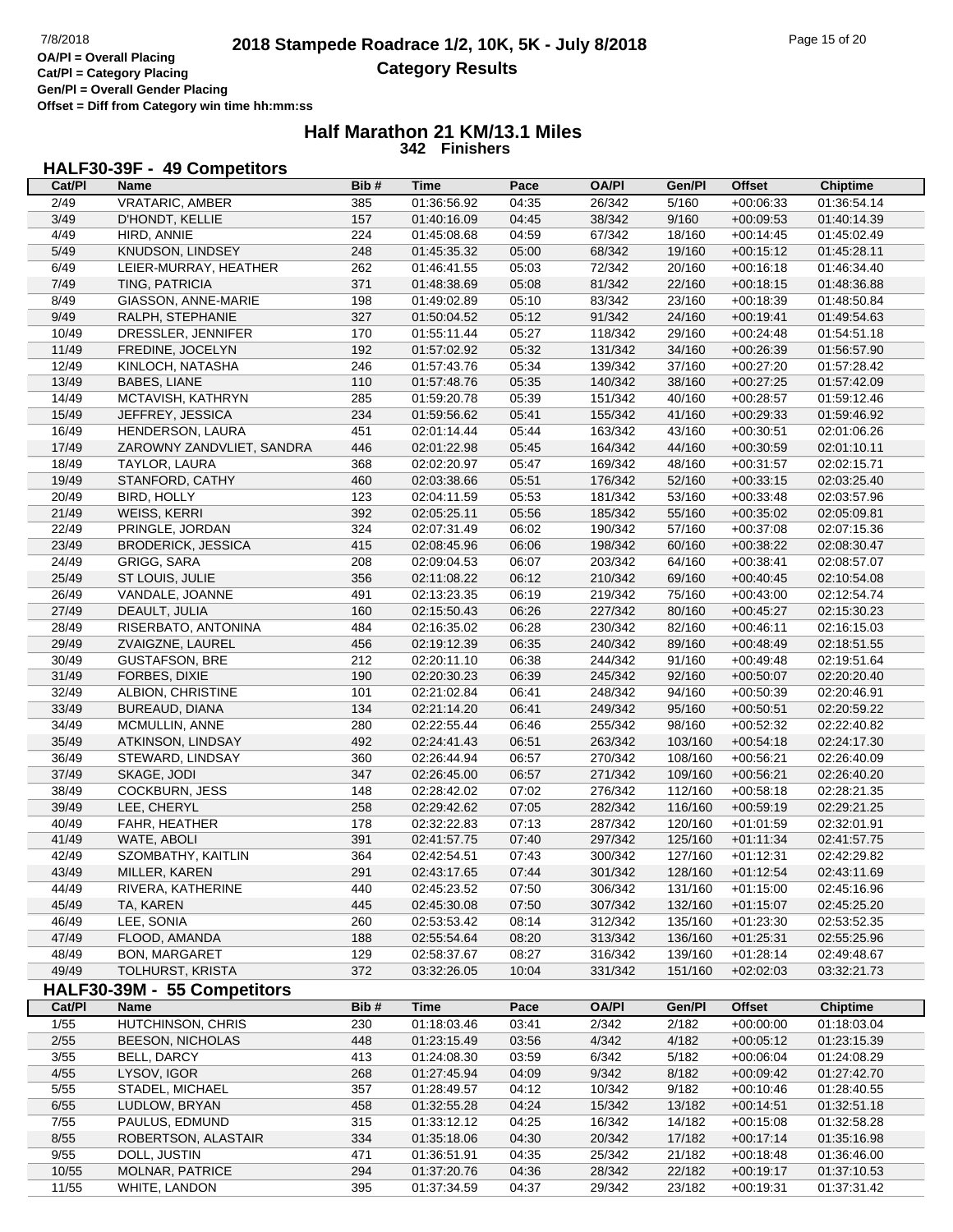**Gen/Pl = Overall Gender Placing Offset = Diff from Category win time hh:mm:ss**

## **Half Marathon 21 KM/13.1 Miles 342 Finishers**

## **HALF30-39M - 55 Competitors**

| Cat/PI | Name                          | Bib# | Time        | Pace  | <b>OA/PI</b> | Gen/Pl  | <b>Offset</b> | <b>Chiptime</b> |
|--------|-------------------------------|------|-------------|-------|--------------|---------|---------------|-----------------|
| 12/55  | ROWE, TROY                    | 339  | 01:39:38.05 | 04:43 | 35/342       | 27/182  | $+00:21:34$   | 01:39:35.20     |
| 13/55  | TANG, KENNETH                 | 365  | 01:41:09.60 | 04:47 | 44/342       | 33/182  | $+00:23:06$   | 01:41:04.75     |
| 14/55  | HEWARD, CHAD                  | 222  | 01:41:12.29 | 04:47 | 45/342       | 34/182  | $+00:23:08$   | 01:41:09.80     |
| 15/55  | <b>BENKE, MIKE</b>            | 122  | 01:41:17.52 | 04:48 | 46/342       | 35/182  | $+00:23:14$   | 01:41:14.07     |
| 16/55  | AREVALO LUNA, HECTOR          | 411  | 01:42:29.31 | 04:51 | 49/342       | 38/182  | $+00:24:25$   | 01:42:24.17     |
| 17/55  | O'NEILL, TOM                  | 474  |             |       | 50/342       |         |               |                 |
|        |                               |      | 01:42:53.26 | 04:52 |              | 39/182  | $+00:24:49$   | 01:42:38.70     |
| 18/55  | NISCAK, DAVID                 | 438  | 01:43:09.18 | 04:53 | 53/342       | 41/182  | $+00:25:05$   | 01:43:05.09     |
| 19/55  | BECKLEY, DAVID                | 120  | 01:43:18.83 | 04:53 | 55/342       | 42/182  | $+00:25:15$   | 01:43:14.56     |
| 20/55  | MCNERNEY, TOM                 | 282  | 01:43:41.20 | 04:54 | 58/342       | 44/182  | $+00:25:37$   | 01:43:34.30     |
| 21/55  | ROBICHAUD, LEIGHAM            | 335  | 01:43:45.35 | 04:55 | 60/342       | 45/182  | $+00:25:41$   | 01:43:43.70     |
| 22/55  | RAMSAY, CRAIG                 | 485  | 01:44:13.60 | 04:56 | 63/342       | 47/182  | $+00:26:10$   | 01:44:03.51     |
| 23/55  | TOMLINSON, CYRIL              | 374  | 01:44:20.59 | 04:56 | 64/342       | 48/182  | $+00:26:17$   | 01:44:05.26     |
| 24/55  | FAY, DAMIAN                   | 182  | 01:45:55.42 | 05:01 | 69/342       | 50/182  | $+00:27:51$   | 01:45:51.33     |
| 25/55  | <b>BECKER, CHRIS</b>          | 457  | 01:47:30.29 | 05:05 | 74/342       | 54/182  | $+00:29:26$   | 01:47:23.62     |
| 26/55  | <b>WISEMAN, STEVEN</b>        | 480  | 01:47:36.36 | 05:05 | 75/342       | 55/182  | $+00:29:32$   | 01:47:31.89     |
| 27/55  | ALBION, DUNCAN                | 102  | 01:48:26.35 | 05:08 | 78/342       | 58/182  | $+00:30:22$   | 01:48:12.37     |
| 28/55  | <b>BATALHA SOARES, MARCEL</b> | 115  | 01:49:05.68 | 05:10 | 84/342       | 61/182  | $+00:31:02$   | 01:48:58.78     |
| 29/55  | FEDORONKO, YURA               | 184  | 01:49:38.46 | 05:11 | 87/342       | 64/182  | $+00:31:35$   | 01:49:26.21     |
| 30/55  | SCHLAUCH, KEVIN               | 343  | 01:49:44.57 | 05:12 | 89/342       | 66/182  | $+00:31:41$   | 01:49:36.71     |
| 31/55  | MOHAMED, RIAZ                 | 292  | 01:50:34.07 | 05:14 | 93/342       | 69/182  | $+00:32:30$   | 01:50:24.96     |
|        | WELSH, SETH                   |      |             |       |              |         |               | 01:50:30.19     |
| 32/55  |                               | 393  | 01:50:38.37 | 05:14 | 94/342       | 70/182  | $+00:32:34$   |                 |
| 33/55  | <b>BARRY, FIACHRA</b>         | 114  | 01:50:52.19 | 05:15 | 95/342       | 71/182  | $+00:32:48$   | 01:50:46.66     |
| 34/55  | DOYLE, AARON                  | 168  | 01:53:12.90 | 05:21 | 103/342      | 79/182  | $+00:35:09$   | 01:53:04.57     |
| 35/55  | O'GRADY, PAUL                 | 305  | 01:54:41.66 | 05:26 | 115/342      | 88/182  | $+00:36:38$   | 01:54:27.23     |
| 36/55  | <b>BEAL, JEFF</b>             | 117  | 01:56:00.66 | 05:29 | 128/342      | 96/182  | $+00:37:57$   | 01:55:52.79     |
| 37/55  | KOBETS, GLEB                  | 249  | 01:57:19.12 | 05:33 | 134/342      | 99/182  | $+00:39:15$   | 01:57:07.33     |
| 38/55  | VIERNEZA, KRISTINE            | 382  | 01:57:50.80 | 05:35 | 142/342      | 103/182 | $+00:39:47$   | 01:57:39.14     |
| 39/55  | ATICI, MEHMET                 | 108  | 01:57:52.03 | 05:35 | 143/342      | 104/182 | $+00:39:48$   | 01:57:50.23     |
| 40/55  | VIERNEZA, MIKE                | 383  | 01:58:14.61 | 05:36 | 146/342      | 107/182 | $+00:40:11$   | 01:58:03.10     |
| 41/55  | ALMENDROS, ALBERTO            | 103  | 01:59:15.47 | 05:39 | 150/342      | 111/182 | $+00:41:12$   | 01:59:05.15     |
| 42/55  | MASSINA, SEAN                 | 276  | 01:59:24.86 | 05:39 | 152/342      | 112/182 | $+00:41:21$   | 01:59:12.07     |
| 43/55  | GRIGG, JOHN                   | 207  | 01:59:26.74 | 05:39 | 153/342      | 113/182 | $+00:41:23$   | 01:59:19.59     |
| 44/55  | OGILVIE, JASON                | 307  | 02:01:41.22 | 05:46 | 166/342      | 121/182 | $+00:43:37$   | 02:01:29.32     |
| 45/55  | JOHNSTON, ROB                 | 239  | 02:04:01.64 | 05:52 | 179/342      | 127/182 | $+00:45:58$   | 02:03:46.83     |
| 46/55  | KAMPS, GERRIT                 | 241  | 02:04:03.37 | 05:52 | 180/342      | 128/182 | $+00:45:59$   | 02:03:50.10     |
| 47/55  | RODRÍGUEZ, ISMAEL             | 337  | 02:06:05.31 | 05:58 | 186/342      | 131/182 | $+00:48:01$   | 02:05:47.80     |
| 48/55  | RODRIGUEZ, FIL                | 336  | 02:13:45.95 | 06:20 | 221/342      | 146/182 | $+00:55:42$   | 02:13:27.05     |
|        |                               |      |             |       | 232/342      |         |               |                 |
| 49/55  | WARD, COLIN                   | 389  | 02:17:25.82 | 06:30 |              | 150/182 | $+00:59:22$   | 02:17:10.33     |
| 50/55  | FELICIANO, GERARD             | 185  | 02:17:48.48 | 06:31 | 234/342      | 151/182 | $+00:59:45$   | 02:17:28.88     |
| 51/55  | DESHPANDE, SHASHIKANT         | 162  | 02:20:34.14 | 06:39 | 246/342      | 154/182 | $+01:02:30$   | 02:20:24.92     |
| 52/55  | <b>TRAN, BANG</b>             | 375  | 02:22:11.25 | 06:44 | 253/342      | 157/182 | $+01:04:07$   | 02:09:42.61     |
| 53/55  | PRITCHARD, JASON              | 325  | 02:24:56.48 | 06:52 | 266/342      | 162/182 | $+01:06.53$   | 02:24:53.28     |
| 54/55  | LEE, BINNSON                  | 257  | 02:29:42.62 | 07:05 | 281/342      | 166/182 | $+01:11:39$   | 02:29:20.28     |
| 55/55  | HOULT, RYAN                   | 227  | 02:41:33.75 | 07:39 | 296/342      | 172/182 | $+01:23:30$   | 02:41:08.00     |
|        | HALF40-49F - 39 Competitors   |      |             |       |              |         |               |                 |
| Cat/PI | <b>Name</b>                   | Bib# | <b>Time</b> | Pace  | <b>OA/PI</b> | Gen/Pl  | <b>Offset</b> | <b>Chiptime</b> |
| 1/39   | ROWDEN, NATASHA               | 338  | 01:40:48.02 | 04:46 | 41/342       | 10/160  | $+00:00:00$   | 01:40:42.88     |
| 2/39   | SCHELLENBERG, JANIS           | 463  | 01:41:05.24 | 04:47 | 43/342       | 11/160  | $+00:00:17$   | 01:40:56.88     |
| 3/39   | MUNRO, JENNIFER               | 299  | 01:54:28.17 | 05:25 | 113/342      | 26/160  | $+00:13:40$   | 01:54:17.37     |
| 4/39   | <b>GUMMESEN, JULIE</b>        | 210  | 01:55:07.73 | 05:27 | 117/342      | 28/160  | $+00:14:19$   | 01:55:05.66     |
| 5/39   | <b>JEAN, CHRISSY</b>          | 431  | 01:55:30.04 | 05:28 | 121/342      | 30/160  | $+00:14:42$   | 01:55:22.63     |
|        | <b>BLAUG, CARRIE</b>          |      |             |       | 122/342      |         |               |                 |
| 6/39   |                               | 126  | 01:55:33.47 | 05:28 |              | 31/160  | $+00:14:45$   | 01:55:23.47     |
| 7/39   | CARTWRIGHT, AKIKO             | 141  | 01:56:40.20 | 05:31 | 130/342      | 33/160  | $+00:15:52$   | 01:56:34.48     |
| 8/39   | ERFLE, SHANNON                | 423  | 01:59:59.93 | 05:41 | 157/342      | 42/160  | $+00:19:11$   | 01:59:54.50     |
| 9/39   | VO-TIGLEY, EMILIE             | 384  | 02:01:26.80 | 05:45 | 165/342      | 45/160  | $+00:20:38$   | 02:01:14.81     |
| 10/39  | ZAROWNY-ROOKE, CHRISTINE      | 447  | 02:02:31.60 | 05:48 | 171/342      | 50/160  | $+00:21:43$   | 02:02:18.81     |
| 11/39  | HUNT, SHANNON                 | 430  | 02:08:46.47 | 06:06 | 199/342      | 61/160  | $+00:27:58$   | 02:08:34.60     |
| 12/39  | HARDY, KATHERINE              | 489  | 02:08:51.88 | 06:06 | 200/342      | 62/160  | $+00:28:03$   | 02:08:40.95     |
| 13/39  | GOOD, NAVARRA                 | 202  | 02:09:00.97 | 06:06 | 202/342      | 63/160  | $+00:28:12$   | 02:08:46.21     |
| 14/39  | LI, AMY                       | 479  | 02:09:18.25 | 06:07 | 204/342      | 65/160  | $+00:28:30$   | 02:09:06.74     |
| 15/39  | CHEW, KAREN                   | 145  | 02:09:29.91 | 06:08 | 206/342      | 67/160  | $+00:28:41$   | 02:09:09.08     |
|        |                               |      |             |       |              |         |               |                 |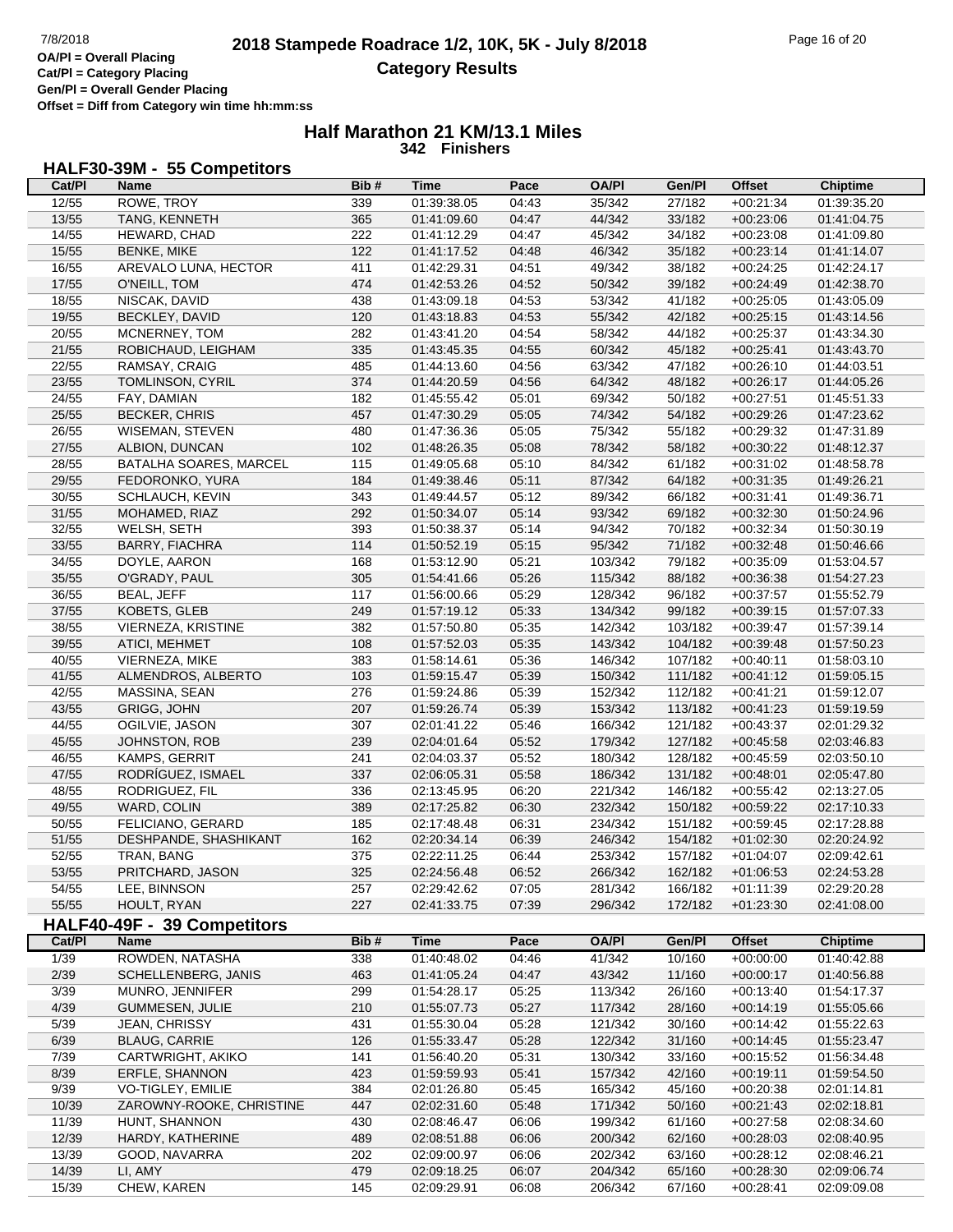## **Half Marathon 21 KM/13.1 Miles 342 Finishers**

## **HALF40-49F - 39 Competitors**

| Cat/PI         | Name                                      | Bib#       | Time                       | Pace           | <b>OA/PI</b>       | Gen/Pl             | <b>Offset</b>              | <b>Chiptime</b>            |
|----------------|-------------------------------------------|------------|----------------------------|----------------|--------------------|--------------------|----------------------------|----------------------------|
| 16/39          | DUKELOW, JANICE                           | 422        | 02:12:28.89                | 06:16          | 215/342            | 72/160             | $+00:31:40$                | 02:12:20.01                |
| 17/39          | <b>GARCIA, MADELINE</b>                   | 195        | 02:14:45.44                | 06:23          | 223/342            | 76/160             | $+00:33:57$                | 02:14:31.98                |
| 18/39          | DEMERS, KRISTI                            | 420        | 02:15:06.18                | 06:24          | 224/342            | 77/160             | $+00:34:18$                | 02:14:46.90                |
| 19/39          | JACKSON, JENNIFER                         | 233        | 02:15:06.35                | 06:24          | 225/342            | 78/160             | $+00:34:18$                | 02:14:40.68                |
| 20/39          | LEE, LAURA                                | 259        | 02:16:18.59                | 06:27          | 228/342            | 81/160             | $+00:35:30$                | 02:16:09.88                |
| 21/39          | MONTGOMERY, LISA                          | 295        | 02:17:48.37                | 06:31          | 233/342            | 83/160             | $+00:37:00$                | 02:17:25.78                |
| 22/39          | LINGE, ANGELIQUE                          | 433        | 02:18:52.85                | 06:34          | 237/342            | 86/160             | $+00:38:04$                | 02:18:35.08                |
| 23/39          | HIRSCHE, JULIE                            | 429        | 02:22:39.46                | 06:45          | 254/342            | 97/160             | $+00:41:51$                | 02:22:29.54                |
| 24/39          | VAN EERDT, MIEKE                          | 377        | 02:23:23.26                | 06:47          | 257/342            | 100/160            | $+00:42:35$                | 02:23:17.72                |
| 25/39          | COLLINGE, HEIDI                           | 149        | 02:24:47.42                | 06:51          | 265/342            | 104/160            | $+00:43:59$                | 02:24:23.13                |
| 26/39          | WETHERELL, DAWNA                          | 394        | 02:24:58.69                | 06:52          | 267/342            | 105/160            | $+00:44:10$                | 02:24:34.51                |
| 27/39          | WHITE, TABETHA                            | 396        | 02:25:01.56                | 06:52          | 268/342            | 106/160            | $+00:44:13$                | 02:24:55.96                |
| 28/39          | CAMPBELLL, THEA                           | 138        | 02:25:10.70                | 06:52          | 269/342            | 107/160            | $+00:44:22$                | 02:24:49.22                |
| 29/39          | FAYYAZ, SARAH                             | 183        | 02:30:57.81                | 07:09          | 286/342            | 119/160            | $+00:50:09$                | 02:30:31.56                |
| 30/39          | HAIGHT-SHERRY, KRISTA                     | 214        | 02:34:08.12                | 07:18          | 289/342            | 121/160            | $+00:53:20$                | 02:33:41.94                |
| 31/39          | NEWMAN, JENNIFER                          | 302        | 02:34:42.10                | 07:19          | 291/342            | 122/160            | $+00:53:54$                | 02:34:39.89                |
| 32/39          | BURWASH, GLORINDA                         | 136        | 02:44:31.76                | 07:47          | 303/342            | 129/160            | $+01:03:43$                | 02:44:29.35                |
| 33/39          | PRETTO, CHRISTINE                         | 323        | 02:50:46.65                | 08:05          | 310/342            | 134/160            | $+01:09:58$                | 02:50:22.53                |
| 34/39          | BAYDA, JANET                              | 467        | 02:58:37.59                | 08:27          | 315/342            | 138/160            | $+01:17:49$                | 02:49:48.59                |
| 35/39          | GEE, KAREN                                | 197        | 03:03:25.29                | 08:41          | 318/342            | 141/160            | $+01:22:37$                | 03:03:24.22                |
| 36/39          | SNYDER, JILL                              | 340        | 03:07:03.67                | 08:51          | 319/342            | 142/160            | $+01:26:15$                | 03:06:58.57                |
| 37/39          | REABURN, TARA                             | 330        | 03:21:13.67                | 09:32          | 328/342            | 148/160            | $+01:40:25$                | 03:21:09.27                |
| 38/39          | ZEIJLEMAKER, MARJOLEIN                    | 405        | 03:25:40.57                | 09:44          | 329/342            | 149/160            | $+01:44:52$                | 03:25:34.31                |
| 39/39          | SCHAFF, LESLIE                            | 453        | 03:27:10.59                | 09:49          | 330/342            | 150/160            | $+01:46:22$                | 03:26:26.75                |
|                |                                           |            |                            |                |                    |                    |                            |                            |
|                | HALF40-49M - 46 Competitors               |            |                            |                |                    |                    |                            |                            |
| Cat/PI         | <b>Name</b>                               | Bib#       | <b>Time</b>                | Pace           | <b>OA/PI</b>       | Gen/Pl             | <b>Offset</b>              | <b>Chiptime</b>            |
| 1/46           | <b>GAGNON, YVES</b>                       | 193        | 01:24:40.32                | 04:00          | 7/342              | 6/182              | $+00:00:00$                | 01:24:40.09                |
| 2/46           | CORELL, MARK                              | 470        | 01:28:57.25                | 04:12          | 11/342             | 10/182             | $+00:04:16$                | 01:28:56.44                |
| 3/46           | BIRD, JOHN                                | 468        | 01:30:04.87                | 04:16          | 12/342             | 11/182             | $+00:05:24$                | 01:30:02.99                |
| 4/46           | CHIVASA, MUFARO                           | 147        | 01:30:25.05                | 04:17          | 14/342             | 12/182             | $+00:05:44$                | 01:30:21.68                |
| 5/46           | REAL, PETER                               | 331        | 01:35:21.36                | 04:31          | 21/342             | 18/182             | $+00:10:41$                | 01:35:18.40                |
|                |                                           |            |                            |                |                    |                    |                            |                            |
| 6/46           | DURUSSEL, RYAN                            | 175        | 01:35:47.16                | 04:32          | 22/342             | 19/182             | $+00:11:06$                | 01:35:37.82                |
| 7/46           | VAN EERDT, FRANK                          | 376        | 01:36:45.88                | 04:35          | 24/342             | 20/182             | $+00:12:05$                | 01:36:40.16                |
| 8/46           | <b>MORRISH, IAIN</b>                      | 298        | 01:38:00.88                | 04:38          | 30/342             | 24/182             | $+00:13:20$                | 01:37:48.89                |
| 9/46           | KINASCHUK, KENT                           | 244        | 01:38:59.51                | 04:41          | 33/342             | 25/182             | $+00:14:19$                | 01:38:50.68                |
| 10/46          | LIBIN, MICAH                              | 472        | 01:39:50.51                | 04:43          | 37/342             | 29/182             | $+00:15:10$                | 01:39:46.63                |
| 11/46          | OLIVER, CHRIS                             | 308        | 01:40:43.05                | 04:46          | 40/342             | 31/182             | $+00:16:02$                | 01:40:21.47                |
| 12/46          | SHEIL, NEVIN                              | 441        | 01:42:58.23                | 04:52          | 51/342             | 40/182             | $+00:18:17$                | 01:42:51.09                |
| 13/46          | ANDERSON, RYAN                            | 466        | 01:43:21.56                | 04:53          | 56/342             | 43/182             | $+00:18:41$                | 01:43:19.18                |
| 14/46          | AMAN, IAN                                 | 106        | 01:46:32.41                | 05:02          | 71/342             | 52/182             | $+00:21:52$                | 01:46:26.69                |
| 15/46          | <b>FOURNIER, SEBASTIEN</b>                | 191        | 01:48:49.76                | 05:09          | 82/342             | 60/182             | $+00:24:09$                | 01:48:36.30                |
| 16/46          | CARD, GEOFFREY                            | 450        | 01:49:31.28                | 05:11          | 85/342             | 62/182             | $+00:24:50$                | 01:49:23.12                |
| 17/46          | KING, KEVIN                               | 245        | 01:50:01.19                | 05:12          | 90/342             | 67/182             | $+00:25:20$                | 01:49:55.28                |
| 18/46          | <b>BEAUDOIN, BENITO</b>                   | 119        | 01:52:39.00                | 05:20          | 100/342            | 76/182             | $+00:27:58$                | 01:52:27.21                |
| 19/46          | WATKINS, SEAN                             | 465        | 01:53:08.39                | 05:21          | 102/342            | 78/182             | $+00:28:28$                | 01:52:52.20                |
| 20/46          | GRECO, VINCE                              | 205        | 01:53:13.77                | 05:21          | 104/342            | 80/182             | $+00:28:33$                | 01:53:10.27                |
| 21/46          | PRICE, KENT                               | 439        | 01:53:26.76                | 05:22          | 107/342            | 83/182             | $+00:28:46$                | 01:53:12.93                |
| 22/46          | MUNRO, RYAN                               | 300        | 01:54:28.16                | 05:25          | 112/342            | 87/182             | $+00:29:47$                | 01:54:17.08                |
| 23/46          | TIGLEY, ALLAN                             | 370        | 01:55:16.16                | 05:27          | 119/342            | 90/182             | $+00:30:35$                | 01:55:04.77                |
| 24/46          | JOHN, WESLEY                              | 236        | 01:55:42.34                | 05:29          | 124/342            | 93/182             | $+00:31:02$                | 01:55:11.87                |
| 25/46          | HARRIS, ALEX                              | 217        | 01:56:39.64                | 05:31          | 129/342            | 97/182             | $+00:31:59$                | 01:56:22.73                |
| 26/46          | MALTSEV, MICHAEL                          | 271        | 01:57:19.04                | 05:33          | 133/342            | 98/182             | $+00:32:38$                | 01:57:07.05                |
| 27/46          | MICHELIN, LORNE                           | 287        | 01:57:34.24                | 05:34          | 136/342            | 100/182            | $+00:32:53$                | 01:57:10.05                |
| 28/46          | <b>MORATINOS, JESUS</b>                   | 297        | 01:57:36.02                | 05:34          | 137/342            | 101/182            | $+00:32:55$                | 01:57:10.84                |
| 29/46          | KIM, BYONG                                | 243        | 01:57:39.84                | 05:34          | 138/342            | 102/182            | $+00:32:59$                | 01:57:26.21                |
| 30/46          | MOONEY, SEAN                              | 296        | 01:58:09.85                | 05:36          | 145/342            | 106/182            | $+00:33:29$                | 01:57:56.99                |
| 31/46          | RADZICHOWSKY, IAN                         | 326        | 01:59:53.36                | 05:40          | 154/342            | 114/182            | $+00:35:13$                | 01:59:41.29                |
| 32/46          | MCGREGOR, MARTIN                          | 278        | 02:00:05.84                | 05:41          | 158/342            | 116/182            | $+00:35:25$                | 01:59:59.85                |
| 33/46          | MARTE, EUGENE                             | 274        | 02:03:50.89                | 05:52          | 178/342            | 126/182            | $+00:39:10$                | 02:03:50.30                |
| 34/46<br>35/46 | LONSBERRY, DARRELL<br>VALCAZAR, ALEJANDRO | 266<br>454 | 02:04:16.03<br>02:06:34.14 | 05:53<br>05:59 | 182/342<br>187/342 | 129/182<br>132/182 | $+00:39:35$<br>$+00:41:53$ | 02:03:59.97<br>02:06:22.55 |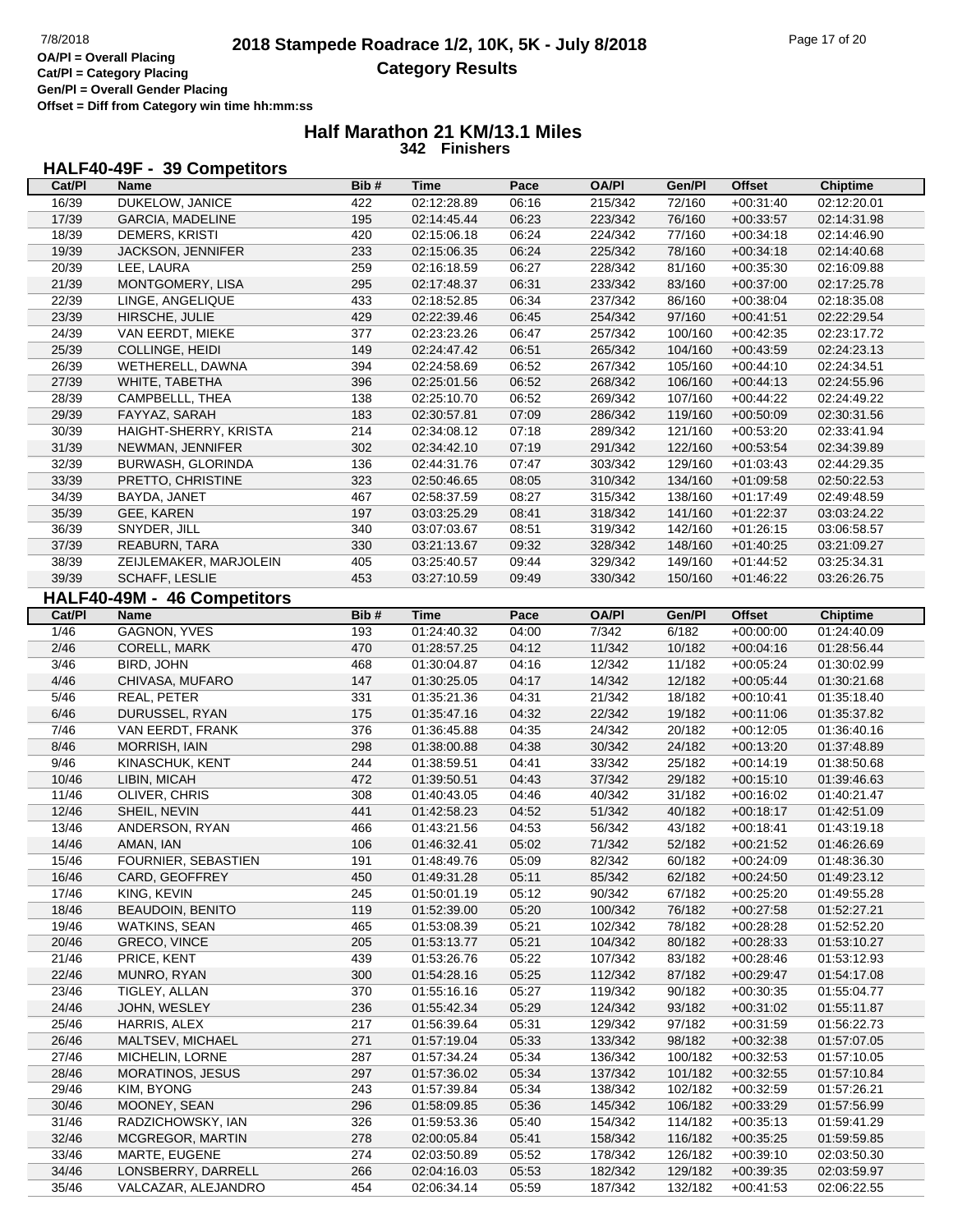**Gen/Pl = Overall Gender Placing**

#### **Half Marathon 21 KM/13.1 Miles 342 Finishers**

#### **HALF40-49M - 46 Competitors**

| Cat/PI         | Name                        | Bib#             | Time        | Pace  | <b>OA/PI</b> | Gen/PI  | Offset        | <b>Chiptime</b> |
|----------------|-----------------------------|------------------|-------------|-------|--------------|---------|---------------|-----------------|
| 36/46          | <b>BANKS, PETER</b>         | 113              | 02:06:55.31 | 06:00 | 189/342      | 133/182 | $+00:42:14$   | 02:06:36.82     |
| 37/46          | VEDULA, SRIRAM              | 379              | 02:08:10.67 | 06:04 | 195/342      | 136/182 | $+00:43:30$   | 02:07:58.18     |
| 38/46          | PFISTER, MICHAEL            | 318              | 02:14:42.83 | 06:23 | 222/342      | 147/182 | $+00:50:02$   | 02:14:34.18     |
| 39/46          | IBEABUCHI, CHINEKWU         | 231              | 02:17:19.27 | 06:30 | 231/342      | 149/182 | $+00:52:38$   | 02:17:18.01     |
| 40/46          | LANCIAULT, JEAN-CHARLES     | 252              | 02:24:20.39 | 06:50 | 261/342      | 159/182 | $+00:59:40$   | 02:23:54.60     |
| 41/46          | CASEY, JEFF                 | 142              | 02:24:32.57 | 06:50 | 262/342      | 160/182 | $+00:59:52$   | 02:24:07.18     |
| 42/46          | ALVARADO MAYORGA, EFRAIN    | 410              | 02:39:04.82 | 07:32 | 292/342      | 170/182 | $+01:14:24$   | 02:38:55.11     |
| 43/46          | ALVARES, KEITH              | 104              | 02:40:19.19 | 07:35 | 293/342      | 171/182 | $+01:15:38$   | 02:39:54.10     |
| 44/46          | BURWASH, TROY               | 137              | 02:44:31.90 | 07:47 | 304/342      | 175/182 | $+01:19:51$   | 02:44:28.97     |
| 45/46          | TOLHURST, STEVE             | 373              | 03:32:27.54 | 10:04 | 332/342      | 181/182 | $+02:07:47$   | 03:32:22.74     |
| 46/46          | <b>SKELTON, CHRIS</b>       | 348              | 04:08:22.71 | 11:46 | 340/342      | 182/182 | $+02:43:42$   | 04:03:25.71     |
|                |                             |                  |             |       |              |         |               |                 |
|                | HALF50-59F - 32 Competitors |                  |             |       |              |         |               |                 |
| Cat/Pl         | Name                        | Bib#             | <b>Time</b> | Pace  | <b>OA/PI</b> | Gen/Pl  | <b>Offset</b> | <b>Chiptime</b> |
| $\frac{1}{32}$ | PORTER, KUNIKO              | 321              | 01:42:59.99 | 04:52 | 52/342       | 12/160  | $+00:00:00$   | 01:42:53.59     |
| 2/32           | MUELLER, MICHELLE           | 436              | 01:44:04.39 | 04:55 | 62/342       | 16/160  | $+00:01:04$   | 01:43:58.21     |
| $3/32$         | GOUDIE, ALICE               | 426              | 01:48:30.90 | 05:08 | 79/342       | 21/160  | $+00:05:30$   | 01:48:25.37     |
| 4/32           | ROBERTS, NORMA              | 476              | 02:02:06.90 | 05:47 | 167/342      | 46/160  | $+00:19:06$   | 02:01:47.44     |
| 5/32           | CHAN, JENNY                 | 469              | 02:02:24.32 | 05:48 | 170/342      | 49/160  | $+00:19:24$   | 02:02:15.62     |
| 6/32           | MANITOPYES, CARRIE          | 272              | 02:04:43.57 | 05:54 | 184/342      | 54/160  | $+00:21:43$   | 02:04:41.08     |
| 7/32           | <b>INFUSINO, PATTY</b>      | 232              | 02:06:54.13 | 06:00 | 188/342      | 56/160  | $+00:23:54$   | 02:06:40.60     |
| 8/32           | NICHOLS, LEAH               | 452              | 02:07:50.40 | 06:03 | 192/342      | 59/160  | $+00:24:50$   | 02:07:47.74     |
| 9/32           | SHEPHERD, ALISON            | 344              | 02:11:01.51 | 06:12 | 209/342      | 68/160  | $+00:28:01$   | 02:10:51.20     |
| 10/32          | SKILNICK-MIERAU, TAMMY      | 350              | 02:18:48.53 | 06:34 | 236/342      | 85/160  | $+00:35:48$   | 02:18:30.10     |
| 11/32          | MCDUFFIE, NICOLA            | 473              | 02:19:07.38 | 06:35 | 239/342      | 88/160  | $+00:36:07$   | 02:18:50.51     |
| 12/32          | STAFFORD, KAREN             | 358              | 02:19:15.85 | 06:36 | 241/342      | 90/160  | $+00:36:15$   | 02:18:58.14     |
| 13/32          | PETURSSON, TANNIS           | 317              | 02:21:02.82 | 06:41 | 247/342      | 93/160  | $+00:38:02$   | 02:20:47.72     |
| 14/32          | MCNICOL, DENISE             | 283              | 02:22:03.92 | 06:43 | 252/342      | 96/160  | $+00:39:03$   | 02:21:34.55     |
| 15/32          | <b>BOWEN, MAGGIE</b>        | 449              | 02:22:56.48 | 06:46 | 256/342      | 99/160  | $+00:39:56$   | 02:22:46.56     |
| 16/32          | CARLISLE, LAURA             | 139              | 02:28:26.40 | 07:02 | 274/342      | 110/160 | $+00:45:26$   | 02:28:18.51     |
| 17/32          | <b>BAKER, THERESA</b>       | 112              | 02:28:26.54 | 07:02 | 275/342      | 111/160 | $+00:45:26$   | 02:28:18.18     |
| 18/32          | WAITE, ERIN                 | 387              | 02:28:44.24 | 07:02 | 277/342      | 113/160 | $+00:45:44$   | 02:28:22.66     |
| 19/32          | LEE, TERRY                  | 261              | 02:29:50.91 | 07:06 | 283/342      | 117/160 | $+00:46:50$   | 02:29:27.94     |
| 20/32          | SPICE, LEE                  | 443              | 02:41:21.94 | 07:38 | 294/342      | 123/160 | $+00:58:21$   | 02:40:57.18     |
| 21/32          | HAND, DANA                  | 215              | 02:42:13.16 | 07:41 | 298/342      | 126/160 | $+00:59:13$   | 02:41:49.98     |
| 22/32          | MILLMAN, CARRIE             | 435              | 02:58:13.57 | 08:26 | 314/342      | 137/160 | $+01:15:13$   | 02:58:12.08     |
| 23/32          | HEWITT, KAREN               | 223              | 03:02:52.01 | 08:40 | 317/342      | 140/160 | $+01:19:52$   | 03:02:47.85     |
| 24/32          | KOSIK, WILMA                | 250              | 03:07:03.81 | 08:51 | 320/342      | 143/160 | $+01:24:03$   | 03:06:58.87     |
| 25/32          | COLLINS, ANDREA             | 150              | 03:07:03.95 | 08:51 | 321/342      | 144/160 | $+01:24:03$   | 03:06:59.25     |
| 26/32          | GARSTAD, TINA               | 196              | 03:08:48.29 | 08:56 | 322/342      | 145/160 | $+01:25:48$   | 03:08:45.06     |
| 27/32          | CHILTON, JOANNE             | 146              | 03:34:03.85 | 10:08 | 333/342      | 152/160 | $+01:51:03$   | 03:34:02.36     |
| 28/32          | O'HANDLEY, LINDA            | 306              | 03:35:43.17 | 10:13 | 334/342      | 153/160 | $+01.52.43$   | 03:35:40.24     |
| 29/32          | BRUNSKILL, ROXANNE          | $\overline{131}$ | 03:36:39.28 | 10:16 | 335/342      | 154/160 | $+01:53:39$   | 03:36:36.23     |
| 30/32          | <b>SKELTON, JACQUI</b>      | 349              | 04:08:21.82 | 11:46 | 339/342      | 158/160 | $+02:25:21$   | 04:03:24.82     |
| 31/32          | RICHARDS, RANDINE           | 475              | 04:12:27.60 | 11:57 | 341/342      | 159/160 | $+02:29:27$   | 04:12:23.96     |
| 32/32          | YOUNG, LILLY                | 403              | 04:12:27.99 | 11:57 | 342/342      | 160/160 | $+02:29:28$   | 04:07:28.99     |
|                | HALF50-59M - 39 Competitors |                  |             |       |              |         |               |                 |
|                |                             |                  | <b>Time</b> |       |              |         |               |                 |
| Cat/Pl         | <b>Name</b>                 | Bib#             |             | Pace  | <b>OA/PI</b> | Gen/Pl  | <b>Offset</b> | <b>Chiptime</b> |
| 1/39           | <b>GREGGS, JONATHON</b>     | 206              | 01:40:39.93 | 04:46 | 39/342       | 30/182  | $+00:00:00$   | 01:40:16.58     |
| 2/39           | ESPEY, BOB                  | 176              | 01:40:58.66 | 04:47 | 42/342       | 32/182  | $+00:00:18$   | 01:40:53.64     |
| 3/39           | <b>MOLITOR, RANDY</b>       | 293              | 01:42:07.67 | 04:50 | 48/342       | 37/182  | $+00:01:27$   | 01:42:01.17     |
| 4/39           | <b>BAGLEY, ROBERT</b>       | 111              | 01:44:50.63 | 04:58 | 66/342       | 49/182  | $+00:04:10$   | 01:44:42.65     |
| 5/39           | WARDEN, DOUG                | 464              | 01:46:15.61 | 05:02 | 70/342       | 51/182  | $+00:05:35$   | 01:46:08.81     |
| 6/39           | MCKAY, RAYMOND              | 279              | 01:48:34.14 | 05:08 | 80/342       | 59/182  | $+00:07:54$   | 01:48:25.90     |
| 7/39           | SIM, JORDAN                 | 346              | 01:49:38.09 | 05:11 | 86/342       | 63/182  | $+00:08:58$   | 01:49:27.68     |
| 8/39           | SPARKSMAN, STEVEN           | 355              | 01:49:40.80 | 05:11 | 88/342       | 65/182  | $+00:09:00$   | 01:49:30.68     |
| 9/39           | RENAUD, LOUIS               | 332              | 01:50:08.05 | 05:13 | 92/342       | 68/182  | $+00:09:28$   | 01:50:00.63     |
| 10/39          | GOODFELLOW, RAY             | 203              | 01:51:09.11 | 05:16 | 96/342       | 72/182  | $+00:10:29$   | 01:50:47.93     |
| 11/39          | KOLODYCHUK, BRENT           | 432              | 01:52:54.45 | 05:21 | 101/342      | 77/182  | $+00:12:14$   | 01:52:47.87     |
| 12/39          | OOSTERBAAN, EDWARD          | 309              | 01:53:14.13 | 05:21 | 105/342      | 81/182  | $+00:12:34$   | 01:53:03.81     |
| 13/39          | SOBORG, OVE                 | 482              | 01:54:05.12 | 05:24 | 110/342      | 85/182  | $+00:13:25$   | 01:53:55.04     |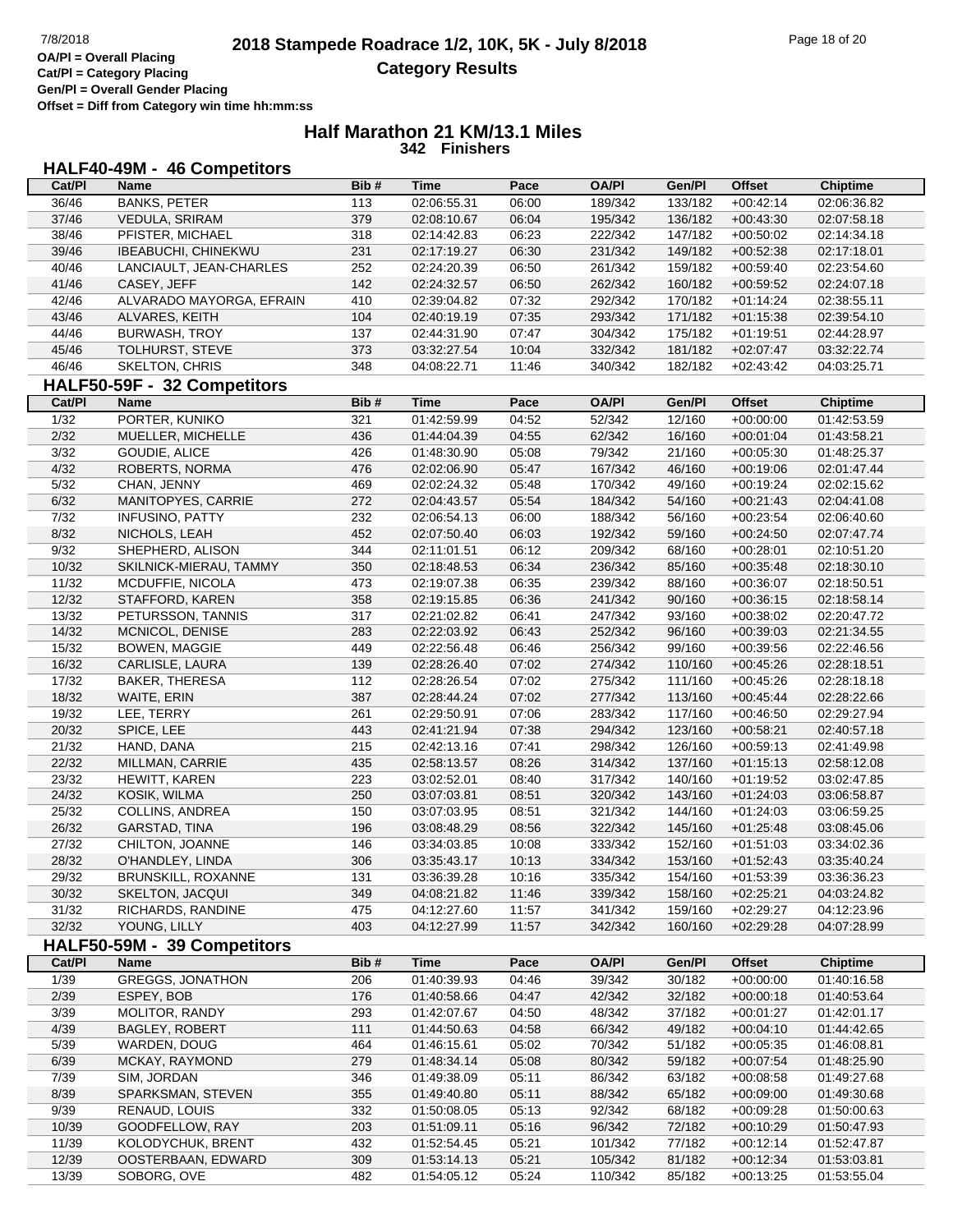**Gen/Pl = Overall Gender Placing Offset = Diff from Category win time hh:mm:ss**

## **Half Marathon 21 KM/13.1 Miles 342 Finishers**

## **HALF50-59M - 39 Competitors**

| Cat/PI | Name                        | Bib# | Time        | Pace  | OA/PI        | Gen/Pl  | <b>Offset</b> | <b>Chiptime</b> |
|--------|-----------------------------|------|-------------|-------|--------------|---------|---------------|-----------------|
| 14/39  | PEDERSEN, SØREN             | 316  | 01:54:05.90 | 05:24 | 111/342      | 86/182  | $+00:13:25$   | 01:53:56.19     |
| 15/39  | EVANS, JOHN                 | 488  | 01:58:37.93 | 05:37 | 147/342      | 108/182 | $+00:17:58$   | 01:58:27.13     |
| 16/39  | DEMINGS, JOEL               | 461  | 01:58:46.32 | 05:37 | 148/342      | 109/182 | $+00:18:06$   | 01:58:29.14     |
| 17/39  | WILLIS, DAN                 | 400  | 01:59:59.11 | 05:41 | 156/342      | 115/182 | $+00:19:19$   | 01:59:57.02     |
| 18/39  | MCBRIDE, JOHN               | 277  | 02:01:04.38 | 05:44 | 160/342      | 118/182 | $+00:20:24$   | 02:00:45.48     |
| 19/39  | MELNITSKI, TIM              | 459  | 02:01:06.37 | 05:44 | 161/342      | 119/182 | $+00:20:26$   | 02:00:53.88     |
| 20/39  | MACKIRDY, RANDY             | 269  | 02:01:10.62 | 05:44 | 162/342      | 120/182 | $+00:20:30$   | 02:01:04.04     |
| 21/39  |                             | 320  |             |       |              |         |               |                 |
|        | PISO, CAL                   |      | 02:03:03.89 | 05:49 | 173/342      | 122/182 | $+00:22:23$   | 02:02:47.51     |
| 22/39  | CHARLTON, RICK              | 417  | 02:04:16.55 | 05:53 | 183/342      | 130/182 | $+00:23:36$   | 02:04:03.91     |
| 23/39  | VENNE, DARCY                | 455  | 02:07:54.11 | 06:03 | 193/342      | 134/182 | $+00:27:14$   | 02:07:45.01     |
| 24/39  | MIERAU, CAM                 | 288  | 02:07:59.48 | 06:03 | 194/342      | 135/182 | $+00:27:19$   | 02:07:40.09     |
| 25/39  | <b>BURKE, NELSON</b>        | 135  | 02:08:34.67 | 06:05 | 197/342      | 138/182 | $+00:27:54$   | 02:08:10.18     |
| 26/39  | WILSON, CAM                 | 402  | 02:08:53.89 | 06:06 | 201/342      | 139/182 | $+00:28:13$   | 02:08:32.45     |
| 27/39  | LE, JOHN                    | 255  | 02:10:59.77 | 06:12 | 208/342      | 141/182 | $+00:30:19$   | 02:10:33.91     |
| 28/39  | GANLEY, BRENDAN             | 483  | 02:11:57.27 | 06:15 | 214/342      | 143/182 | $+00:31:17$   | 02:11:37.99     |
| 29/39  | CHEEVER, JASON              | 144  | 02:12:29.84 | 06:16 | 216/342      | 144/182 | $+00:31:49$   | 02:12:16.01     |
| 30/39  | <b>VELTRI, BIAGIO</b>       | 380  | 02:13:27.15 | 06:19 | 220/342      | 145/182 | $+00:32:47$   | 02:13:12.17     |
| 31/39  | GOODRIDGE, WAYNE            | 425  | 02:19:47.94 | 06:37 | 243/342      | 153/182 | $+00:39:08$   | 02:19:24.30     |
| 32/39  | SPICE, RON                  | 444  | 02:21:24.95 | 06:42 | 250/342      | 155/182 | $+00:40:45$   | 02:21:03.08     |
| 33/39  | HAUBRICH, TREVOR            | 218  | 02:21:50.62 | 06:43 | 251/342      | 156/182 | $+00:41:10$   | 02:21:27.49     |
| 34/39  | OWEN, DAVE                  | 313  | 02:24:42.56 | 06:51 | 264/342      | 161/182 | $+00:44:02$   | 02:24:22.67     |
| 35/39  | <b>BLACKER, HOWARD</b>      | 124  | 02:26:59.77 | 06:58 | 272/342      | 163/182 | $+00:46:19$   | 02:26:37.69     |
| 36/39  |                             | 171  |             |       |              |         |               |                 |
|        | DUBBIN, DENNIS              |      | 02:28:45.43 | 07:02 | 278/342      | 165/182 | $+00:48:05$   | 02:28:32.90     |
| 37/39  | RAY, KELLY                  | 328  | 02:30:42.87 | 07:08 | 285/342      | 167/182 | $+00:50:02$   | 02:30:24.09     |
| 38/39  | BRANDWAGT, JOHN             | 130  | 02:42:34.14 | 07:42 | 299/342      | 173/182 | $+01:01:54$   | 02:42:27.66     |
| 39/39  | STRIPE, EDMUND              | 361  | 02:44:17.34 | 07:47 | 302/342      | 174/182 | $+01:03:37$   | 02:44:14.73     |
|        | HALF60-69F - 9 Competitors  |      |             |       |              |         |               |                 |
| Cat/PI | <b>Name</b>                 | Bib# | <b>Time</b> | Pace  | <b>OA/PI</b> | Gen/Pl  | <b>Offset</b> | <b>Chiptime</b> |
| 1/9    | DUECK, LYNNE                | 421  | 01:54:33.64 | 05:25 | 114/342      | 27/160  | $+00:00:00$   | 01:54:24.82     |
| 2/9    | QUAPP, DOREEN               | 481  | 01:57:30.33 | 05:34 | 135/342      | 36/160  | $+00:02:56$   | 01:57:24.80     |
| 3/9    | WICKWIRE, JOAN              | 397  | 02:07:45.94 | 06:03 | 191/342      | 58/160  | $+00:13:12$   | 02:07:31.91     |
| 4/9    | <b>COROLIS, KRISTINE</b>    | 155  | 02:23:59.36 | 06:49 | 258/342      | 101/160 | $+00:29:25$   | 02:23:50.06     |
| 5/9    | SMITH, LINDA                | 352  | 02:45:05.13 | 07:49 | 305/342      | 130/160 | $+00:50:31$   | 02:44:35.23     |
| 6/9    | KATZ, DEBORAH               | 242  | 03:12:07.63 | 09:06 | 323/342      | 146/160 | $+01:17:33$   | 03:12:07.14     |
| 7/9    | SILVERSTONE, BEV            | 345  | 03:12:07.64 | 09:06 | 324/342      | 147/160 | $+01:17:34$   | 03:12:07.63     |
| 8/9    |                             |      |             |       |              |         |               |                 |
|        | COMEAU, CAROL               | 151  | 03:40:48.23 | 10:27 | 336/342      | 155/160 | $+01:46:14$   | 03:40:46.22     |
| 9/9    | DIEBOLT, LESLIE             | 165  | 03:43:00.29 | 10:34 | 337/342      | 156/160 | $+01:48:26$   | 03:42:56.77     |
|        | HALF60-69M - 19 Competitors |      |             |       |              |         |               |                 |
| Cat/PI | <b>Name</b>                 | Bib# | <b>Time</b> | Pace  | <b>OA/PI</b> | Gen/Pl  | <b>Offset</b> | <b>Chiptime</b> |
| 1/19   | TIEH, SENG                  | 369  | 01:51:29.35 | 05:17 | 97/342       | 73/182  | $+00:00:00$   | 01:51:22.99     |
| 2/19   | GARBOWSKI, HENRY            | 194  | 01:53:21.86 | 05:22 | 106/342      | 82/182  | $+00:01:52$   | 01:53:12.24     |
| 3/19   | OWEL, THEO                  | 312  | 01:53:45.44 | 05:23 | 109/342      | 84/182  | $+00:02:16$   | 01:53:39.34     |
| 4/19   | DEARBORN, DAVE              | 159  | 01:55:07.40 | 05:27 | 116/342      | 89/182  | $+00:03:38$   | 01:54:45.17     |
| 5/19   | DIBENEDETTO, DON            | 164  | 01:55:17.08 | 05:27 | 120/342      | 91/182  | $+00:03:47$   | 01:55:10.67     |
| 6/19   | HRYNUIK, DALE               | 228  | 01:55:40.66 | 05:28 | 123/342      | 92/182  | $+00:04:11$   | 01:55:33.45     |
| 7/19   | ALBINATI, KEITH             | 407  | 01:55:42.34 | 05:29 | 125/342      | 94/182  | $+00:04:12$   | 01:55:41.25     |
| 8/19   | HANNAH, KEITH               | 216  | 01:57:58.64 | 05:35 | 144/342      | 105/182 | $+00:06:29$   | 01:57:50.39     |
| 9/19   | MILBURY, DAWSON             | 289  | 02:01:02.88 | 05:44 | 159/342      | 117/182 | $+00:09:33$   | 02:00:44.15     |
| 10/19  |                             | 143  | 02:03:11.30 | 05:50 | 174/342      | 123/182 | $+00:11:41$   | 02:03:00.99     |
| 11/19  | CASEY, JIM<br>SMITH, STEVE  | 354  |             | 05:51 | 177/342      | 125/182 |               |                 |
|        |                             |      | 02:03:45.10 |       |              |         | $+00:12:15$   | 02:03:14.62     |
| 12/19  | LONSDALE, IAN               | 267  | 02:10:49.18 | 06:11 | 207/342      | 140/182 | $+00:19:19$   | 02:10:32.27     |
| 13/19  | DUNBAR, RAY                 | 174  | 02:11:44.39 | 06:14 | 213/342      | 142/182 | $+00:20:15$   | 02:11:27.20     |
| 14/19  | JENSEN, BOB                 | 235  | 02:16:34.59 | 06:28 | 229/342      | 148/182 | $+00:25:05$   | 02:16:27.44     |
| 15/19  | DAVIS, LAURENCE             | 158  | 02:19:43.14 | 06:37 | 242/342      | 152/182 | $+00:28:13$   | 02:19:22.22     |
| 16/19  | NARDONE, CRAIG              | 301  | 02:24:08.47 | 06:49 | 259/342      | 158/182 | $+00:32:39$   | 02:23:44.82     |
| 17/19  | SMITH, PRESTON              | 477  | 02:32:22.88 | 07:13 | 288/342      | 168/182 | $+00:40:53$   | 02:32:02.20     |
| 18/19  | DUBBIN, KEN                 | 172  | 02:48:00.76 | 07:57 | 308/342      | 176/182 | $+00:56:31$   | 02:47:56.54     |
| 19/19  | TAYLOR, CHARLES             | 366  | 03:13:08.13 | 09:09 | 325/342      | 178/182 | $+01:21:38$   | 03:13:05.08     |
|        | HALF70+F - 1 Competitors    |      |             |       |              |         |               |                 |
| Cat/PI | <b>Name</b>                 | Bib# | <b>Time</b> | Pace  | <b>OA/PI</b> | Gen/Pl  | <b>Offset</b> | <b>Chiptime</b> |
|        |                             |      |             |       |              |         |               |                 |